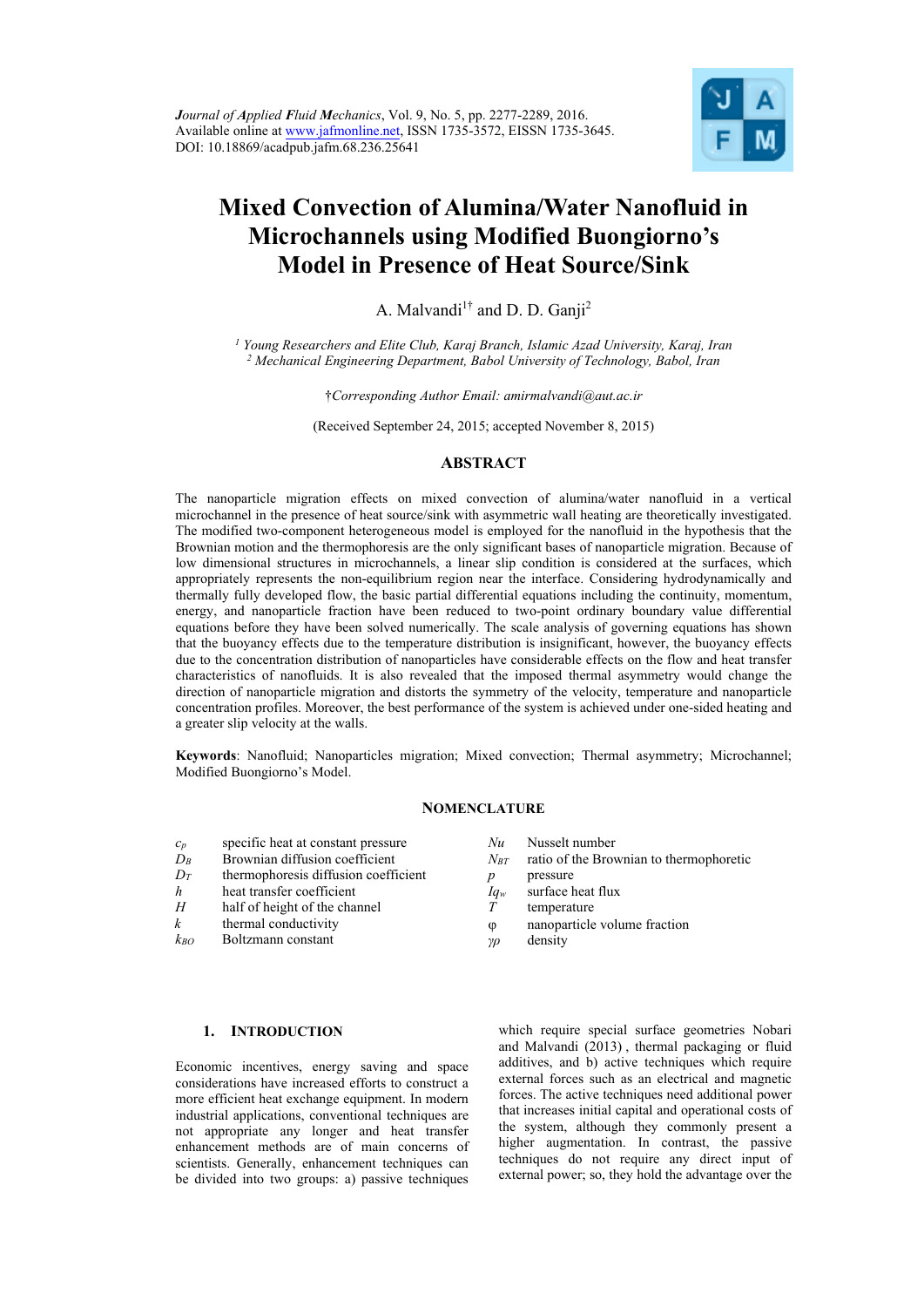active techniques. These techniques generally use surface or geometrical modifications such microchannels or altering the working fluid such as Newtonian or non-Newtonian fluids. Usually channels with a hydraulic diameter below 5mm are categorized as microchannels that are widely used in efficient new cooling systems such as electronic devices, automobile cooling systems and heat pipes.

The idea behind the fluid additives is to improve the thermal conductivity of the most common fluids such as water, oil, and ethylene-glycol mixture, which is emerged by Maxwell (1873). Later, many researchers studied the influence of solid-liquid mixtures on potential heat transfer enhancement. However, they were confronted with problems such as abrasion, clogging, fouling and additional pressure loss of the system which makes these unsuitable for heat transfer systems. In 1995, the word "nanofluid" was proposed by Choi (1995) to indicate dilute suspensions formed by functionalized nanoparticles smaller than 100nm in diameter which had already been created by Masuda *et al.* (1993) as Al<sub>2</sub>O<sub>3</sub>-water. These nanoparticles are fairly close in size to the molecules of the base fluid and, thus, can enable extremely stable suspensions with only slight gravitational settling over long periods.

Aligned with the same proposition, theoretical studies emerged to model the nanofluid behaviors. There were commonly two models to develop the mathematical model for transport behavior of nanofluids; one is single component (homogeneous) model where the thermophysical properties of base fluid are modified with the nanoparticle influenced correlations of viscosity and thermal conductivity and another is two component (non-homogeneous) model, explained by Buongiorno (2006) which consists of two slip mechanisms; Brownian diffusion and thermophoresis. Some recent investigations show the transport process in nanofluid with different physical occurring situations by considering single as well as two component model. Buongiorno (2006) demonstrated that the homogeneous models tend to underpredict the nanofluid heat transfer coefficient, whereas the dispersion effect is completely negligible due to the nanoparticle size. Hence, Buongiorno developed an alternative model to explain the anomalous convective heat transfer in nanofluids and so eliminate the shortcomings of the homogeneous and dispersion models. He asserted that the anomalous heat transfer occurs due to particle migration in the fluid. Investigating the nanoparticle migration, he considered seven slip mechanisms — the inertia, thermophoresis, diffusiophoresis, Magnus forces, fluid drainage, and gravity — and maintained that, of these seven, only Brownian diffusion and thermophoresis are important slip mechanisms in nanofluids. Taking this finding as a basis, he proposed a twocomponent four-equation non-homogeneous equilibrium model for convective transport in nanofluids. The model has been used by Kuznetsov and Nield (2010) to study the influence of

nanoparticles on the natural convection boundarylayer flow past a vertical plate, Tzou (2008) for the analysis of nanofluid Bernard convection, Hwang *et al*. (2009) for the analysis of laminar forced convection. Then, a comprehensive survey of convective transport of nanofluids were conducted by Soleimani *et al*. (2012), Sheikholeslami *et al*. (2013), Sheikholeslami *et al*. (2013), Sheikholeslami *et al*. (2014), Rashidi *et al*. (2014), Rashidi *et al*. (2014), Mahmoodi and Hashemi (2012), Yadav *et al*. (2012), Yadav *et al*. (2013), Yadav *et al*. (2015), Shamshirband *et al*. (2015), Malvandi *et al*. (2014), Malvandi *et al*. (2014), and Ashorynejad *et al*. (2013).

Recently, Buongiorno's model has been modified by Yang *et al*. (2013) to fully account for the effects of the nanoparticle volume fraction. Malvandi *et al*. (2014), then, extended their study to consider the mutual effects of buoyancy and nanoparticle migration for mixed convection of nanofluids in vertical annular tubes. In another study, Malvandi and Ganji (2014) studied the impacts of nanoparticle migration on alumina/water nanofluids in a parallel-plate channel. They indicated that the motion of nanoparticles is from the adiabatic wall (nanoparticle depletion) to the cold wall (nanoparticle accumulation) which it leads to construction a non-uniform nanoparticle distribution. Later, the modified Buongiorno's model has been applied to different heat transfer concepts including forced Malvandi and Ganji (2014), Malvandi *et al*. (2014),Moshizi *et al*. (2014), mixed (Ganji and Malvandi (2014), Malvandi and Ganji (2014), Malvandi *et al*. (2014)), and natural convection (Ganii and Malvandi (2014)). Recently, Hedayati and Domairry (2015) have analyzed the effect of nanoparticles migration and asymmetric heating on mixed convection of TiO2-H2O nanofluid inside a vertical microchannel. The results indicated that the modified model is an appropriate model for considering the effects of nanoparticle migration in nanofluids.

In this paper, the laminar fully developed mixed convection of alumina/water nanofluid inside a vertical microchannel in presence of heat source/sink is investigated theoretically using the modified two-component heterogeneous model of Buongiorno Yang *et al*. (2013), Malvandi *et al*. (2014). Because of low dimensional structures in microchannels, a linear slip condition Malvandi *et al*. (2014) is considered at the surfaces, which appropriately represents the non-equilibrium region near the interface. The parallel flat surfaces making the microchannel boundaries were kept at constant but different heat fluxes. The thermal asymmetry thus imposed on the system changes the mechanism of nanoparticle migration which is one of the main motivations of this study. Note that the current study can be considered as an extended version of the authors' previous work Malvandi *et al*. (2014), where the scale analysis of the governing equations has been added and the effects of the thermal asymmetry and heat generation/absorption are the novel and distinctive outcomes of this study which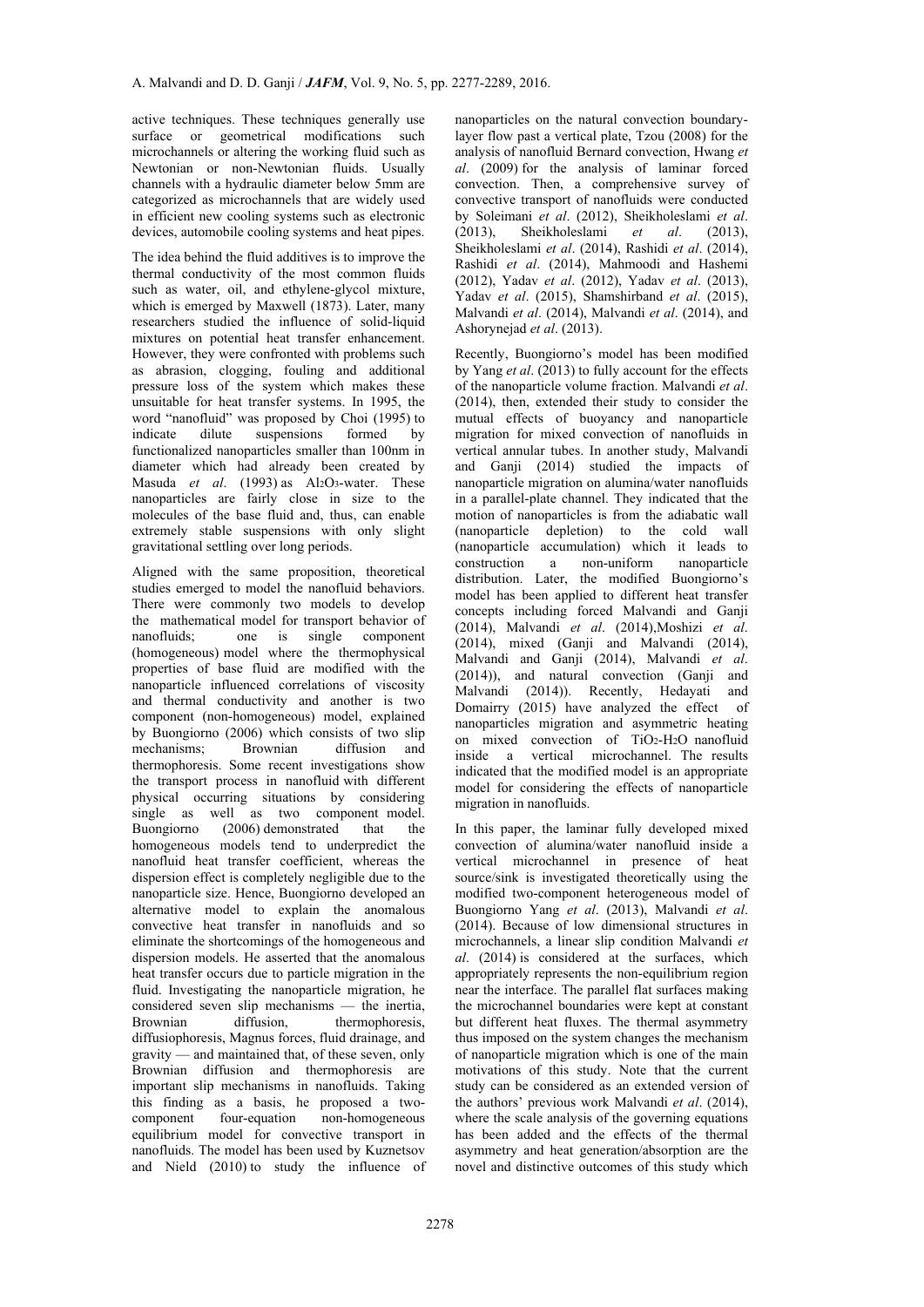have been considered.

## **2. PROBLEM DESCRIPTION**

Consider a steady fully developed laminar flow of alumina/water nanofluid inside a vertical microchannel in the presence of heat source/sink which is oriented along the gravitational direction. The physical model is illustrated in Fig. 1, where the Cartesian coordinates x and y are aligned vertically and normal to the walls, respectively. The walls are heated uniformly by external means at a rate of  $q_{wr}^{\prime\prime}$  and  $q_{wl}^{\prime\prime}$  for the right and left walls, respectively. The ratio of the heat fluxes is  $\mathcal{E} = q_{wl}^{v} / q_{wr}^{v}$ , which characterizes the degree of the thermal asymmetry.



From the numerical solutions provided by Koo and Kleinstreuer (2005) for the most standard nanofluid flows inside a channel of around 50μm, the viscous

dissipation is negligible. The flow has been assumed to be laminar, incompressible, and hydrodynamically and thermal fully developed. In addition, there are no chemical reaction and external forces in the flow and local thermal equilibrium has been assumed between nanoparticles and the base fluid. Consequently, the basic incompressible conservation equations of the mass, momentum, thermal energy, and nanoparticle fraction can be expressed in the following manner (Malvandi *et al*. (2014), Yang *et al*. (2013)):

#### *Momentum equation*

$$
\frac{d}{dy} \left( \mu \frac{du}{dy} \right) - \frac{dP}{dx}
$$
\n
$$
+ \left[ \left( 1 - \phi_{wr} \right) \rho_{f \, 0} \beta \left( T - T_B \right) \right] g = 0
$$
\n
$$
(1)
$$

#### *Energy equation*

$$
\rho c_{p} u \frac{\partial T}{\partial x} = \frac{\partial}{\partial y} \left( k \frac{\partial T}{\partial y} \right) + Q_{0} (T - T_{B})
$$
  
+  $\rho_{p} c_{p} \left( D_{B} \frac{\partial \phi}{\partial y} + \frac{D_{r}}{T} \frac{\partial T}{\partial y} \right) \frac{\partial T}{\partial y}$  (2)

## *Nanoparticle flux equation*

$$
\frac{\partial}{\partial y}\left(D_B \frac{\partial \phi}{\partial y} + \frac{D_T}{T} \frac{\partial T}{\partial y}\right) = 0
$$
\n(3)

where u, T and P represent the axial velocity, local temperature and pressure, respectively. Moreover, the Brownian diffusion coefficient *DB* and thermophoretic diffusion coefficient  $D_T$  are defined

$$
D_B = \frac{k_{BO}T}{3\pi\mu_{bf} d_p} \tag{4}
$$

and

$$
D_T = 0.26 \frac{k_{bf}}{2k_{bf} + k_p} \frac{\mu_{bf}}{\rho_{bf}} \phi
$$
 (5)

respectively, where  $k_{BO}$  is the Boltzmann constant and *dp* is the nanoparticle diameter. Further,  $\rho, \mu, k, c$  are the density, dynamic viscosity, thermal conductivity, and specific heat capacity of Al2O3-water nanofluid respectively, depending on the nanoparticle volume fraction as follows

$$
\mu = \mu_{bf} (1 + 39.11\phi + 533.9\phi^{2}), \n\rho = \phi \rho_{p} + (1 - \phi) \rho_{bf}, \n c_{p} = (\phi \rho_{p} c_{p_{p}} + (1 - \phi) \rho_{bf} c_{p_{bf}}) / \rho, \n k = k_{bf} (1 + 7.47\phi), \n\beta = \frac{\phi \rho_{p} \beta_{p} + (1 - \phi) \rho_{bf} \beta_{bf}}{\rho}
$$
\n(6)

and the thermophysical properties of water/alumina nanoparticle and base fluid (water) are also provided as follows Pak and Cho (1998) :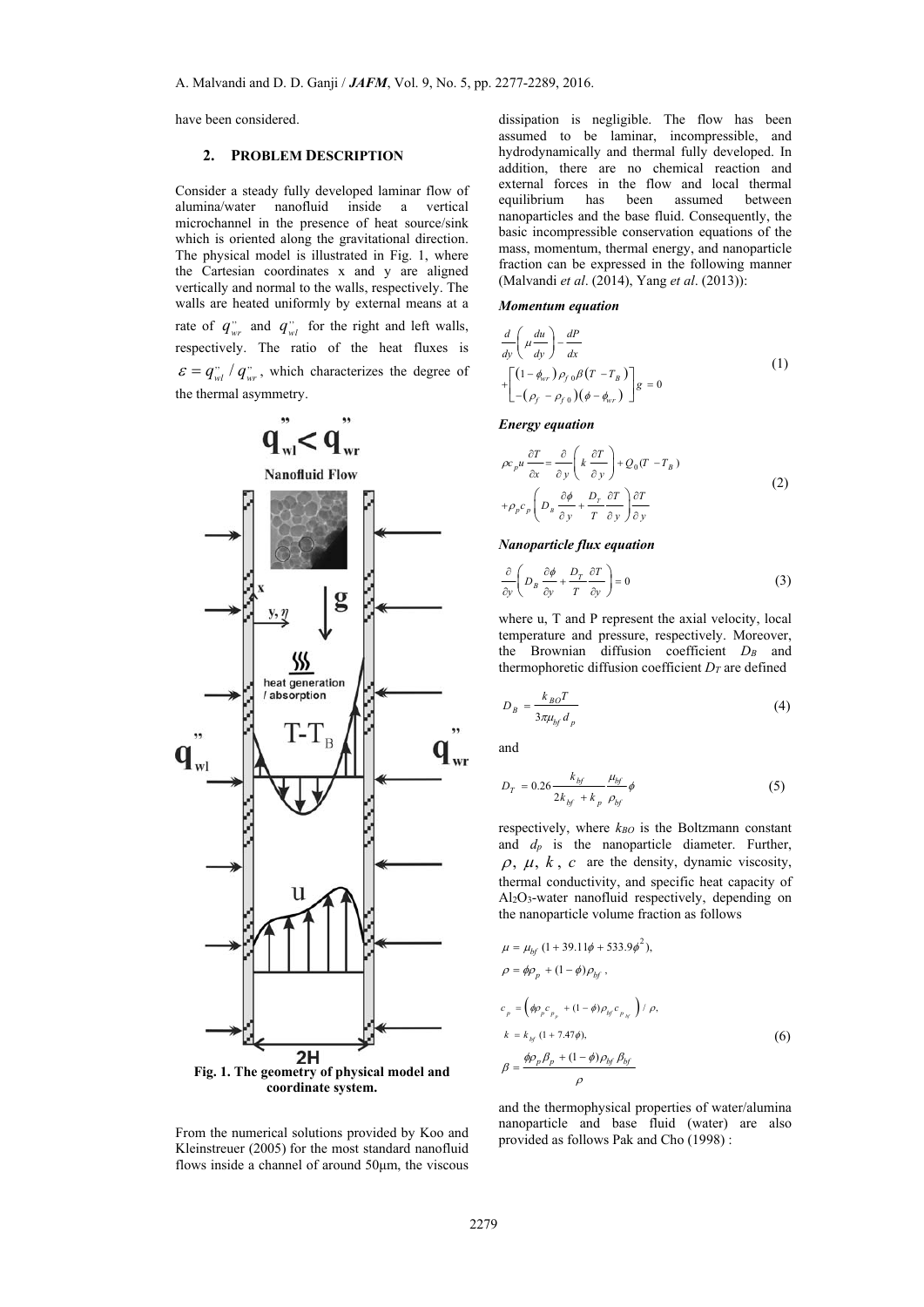$$
c_{p_{bf}} = 4182 \text{ J/(KgK)}, \rho_{bf} = 998.2 \text{ Kg} / m^3
$$
  
\n
$$
k_{bf} = 0.597 \text{ W/(mK)}, k_p = 36 \text{ W/(m K)}
$$
  
\n
$$
c_{p_p} = 773 \text{ J/(Kg K)}, \rho_p = 3880 \text{ Kg} / m^3
$$
  
\n
$$
\mu_{bf} = 9.93 \times 10^{-4} \text{ kg/(ms)}
$$
\n(7)

where *bf* stands for the base fluid and *p* for particle. Also, the boundary conditions can be expressed as

$$
y = 0: u = N \frac{\mu_{wl}}{\rho_{wl}} \frac{du}{dy}, -k \frac{\partial T}{\partial y} = q_{wl}^{..},
$$
  
\n
$$
D_B \frac{\partial \phi}{\partial y} + \frac{D_T}{T} \frac{\partial T}{\partial y} = 0.
$$
  
\n
$$
y = 2H: u = -N \frac{\mu_{wr}}{\rho_{wr}} \frac{du}{dy}, k \frac{\partial T}{\partial y} = q_{wr}^{..},
$$
  
\n
$$
D_B \frac{\partial \phi}{\partial y} + \frac{D_T}{T} \frac{\partial T}{\partial y} = 0.
$$
  
\n(8)

where *N* represents slip velocity factor. In Eq. (8),  $D_p$   $(\partial \phi / \partial y) + D_r$  /*T*  $(\partial T / \partial y) = 0$  is obtained due to impermeable boundary conditions at the walls (Buongiorno (2006), Yang *et al*. (2013)) which means that Brownian diffusion and thermophoresis should be cancel out each other. Eqs. (1)-(3) can be simplified with the scale analysis. Let us consider our physical conditions, which are typically occurring in the flow of alumina/water nanofluids inside microchannels. Table 1 shows the device and material properties of typical water-based nanofluid with alumina nanoparticles, from which one can calculate the coefficients of the governing equations.

**Table 1 Device and material properties of alumina/water nanofluid** 

| $u_{ref}$<br>(m/s)     | $\phi_{ref}$                              | $\mu_{\textit{ref}}$ kg/ m.s | $L_{ref} = H$<br>$\boldsymbol{m}$        | β<br>1/K     |
|------------------------|-------------------------------------------|------------------------------|------------------------------------------|--------------|
| 0.01                   | 0.02                                      | 0.00198                      | $7.5 \cdot 10^{-5}$                      | $2.10^{-4}$  |
| $(T - T_B)_{ref}$<br>K | $\rho_{\scriptscriptstyle p}$<br>$kg/m^3$ | $\rho_f$<br>$kg/m^3$         | Q<br>$\mathrm{W}/\mathrm{m}^3\mathrm{K}$ | g<br>$m/s^2$ |
| 50                     | 3880                                      | 998.2                        | $2.10^{7}$                               | 10           |

Considering Eq. (1), the scale analysis can be written as follows

$$
\frac{\Delta p}{L_{ref}} \approx \begin{pmatrix} \frac{\mu \Delta U}{L_{ref}^2} \\ 3.52 \times 10^3 \\ \frac{(1-\phi)\rho_{\psi}g\beta\Delta T}{101} \\ \frac{(\rho_{\rho}-\rho_{\rho\psi})g\Delta\phi}{2.8 \times 10^4} \end{pmatrix} \tag{9}
$$

From Eq. (9) it can be concluded that the buoyancy effects due to the temperature gradient (second RHS term) are negligible with respect to the buoyancy effects due to nanoparticle distribution (third RHS term) and also the shear stress terms (first RHS

term). Thus, this term can be neglected from Eq. (1). On the other hand, the scale analysis for Eq. (2) can be expressed as

*LHS* : 
$$
\underbrace{\begin{pmatrix} \phi_{B} \rho_{p} c_{p} & + \\ (1 - \phi_{B}) \rho_{b j} c_{p} & \Delta T \\ (1 - \phi_{B}) \rho_{b j} c_{p} & \Delta T \end{pmatrix}}_{2.0285 \times 10^{8}}
$$
\nRHS :  $k_{s j} (1 + 7.47 \phi_{B}) \frac{\Delta T}{L_{ref}^{2}}$ ,  $Q \Delta T$ ,  $Q \Delta T$ ,  $Q \Delta T$ ,  $Q \Delta T$ ,  $Q \Delta T$ ,  $Q \Delta T$ ,  $Q \Delta T$ ,  $Q \Delta T$ ,  $Q \Delta T$ ,  $Q \Delta T$ ,  $Q \Delta T$ ,  $Q \Delta T$ ,  $Q \Delta T$ ,  $Q \Delta T$ ,  $Q \Delta T$ ,  $Q \Delta T$ ,  $Q \Delta T$ ,  $Q \Delta T$ ,  $Q \Delta T$ ,  $Q \Delta T$ ,  $Q \Delta T$ ,  $Q \Delta T$ ,  $Q \Delta T$ ,  $Q \Delta T$ ,  $Q \Delta T$ ,  $Q \Delta T$ ,  $Q \Delta T$ ,  $Q \Delta T$ ,  $Q \Delta T$ ,  $Q \Delta T$ ,  $Q \Delta T$ ,  $Q \Delta T$ ,  $Q \Delta T$ ,  $Q \Delta T$ ,  $Q \Delta T$ ,  $Q \Delta T$ ,  $Q \Delta T$ ,  $Q \Delta T$ ,  $Q \Delta T$ ,  $Q \Delta T$ ,  $Q \Delta T$ ,  $Q \Delta T$ ,  $Q \Delta T$ ,  $Q \Delta T$ ,  $Q \Delta T$ ,  $Q \Delta T$ ,  $Q \Delta T$ ,  $Q \Delta T$ ,  $Q \Delta T$ ,  $Q \Delta T$ ,  $Q \Delta T$ ,  $Q \Delta T$ ,  $Q \Delta T$ ,  $Q \Delta T$ ,  $Q \Delta T$ ,  $Q \Delta T$ ,  $Q \Delta T$ ,  $Q \Delta T$ ,  $Q \Delta T$ ,  $Q \Delta T$ ,  $Q \Delta T$ ,  $Q \Delta T$ ,

Above scale analysis indicated that the LHS term is in the same order of magnitude with the first and second terms of RHS term and these are about  $10^5$ times more than the third term of it. In fact, heat transfer associated with nanoparticle diffusion (third RHS term) can be neglected in comparison with the other terms. Hence, the governing equations (Eqs.  $(1)-(3)$ ) can be given as:

$$
\frac{d}{dy}\left(\mu \frac{du}{dy}\right) - \frac{dp}{dx} - \left(\rho_p - \rho_{f0}\right)\left(\phi - \phi_{wr}\right)g = 0
$$
\n(11)

$$
\rho c_{\mu} u \frac{\partial T}{\partial x} + Q_0 (T - T_B)
$$
  

$$
-\frac{\partial}{\partial y} \left( k \frac{\partial T}{\partial y} \right) = 0
$$
 (12)

$$
\frac{\partial}{\partial y} \left( D_B \frac{\partial \phi}{\partial y} + \frac{D_T}{T} \frac{\partial T}{\partial y} \right) = 0 \tag{13}
$$

Equation (12) indicated that the energy equation for nanofluid is in the same form of regular fluid. As a result, the heat transfer in nanofluids only affected via the rheological and thermophysical properties which depend on nanoparticle distribution. After solving the equations, the average value of parameters required should be calculated over the cross-section by

$$
\overline{\varphi} = \frac{1}{A} \int_{A} \varphi dA = \frac{1}{2H} \int_{0}^{2H} \varphi dy
$$
 (14)

and the bulk mean temperature is defined as

$$
T_B = \frac{\overline{\rho c_p u T}}{\overline{\rho c_p u}}
$$
\n(15)

Due to the constant diffusion mass flux of nanofluid (Eq. (13)) and the impermeable wall condition, everywhere in the annulus, the Brownian diffusion flux and thermophoretic diffusion flux is canceled

out 
$$
(D_B \frac{\partial \phi}{\partial y} = -\frac{D_T}{T} \frac{\partial T}{\partial y})
$$
. By averaging Eq. (2) from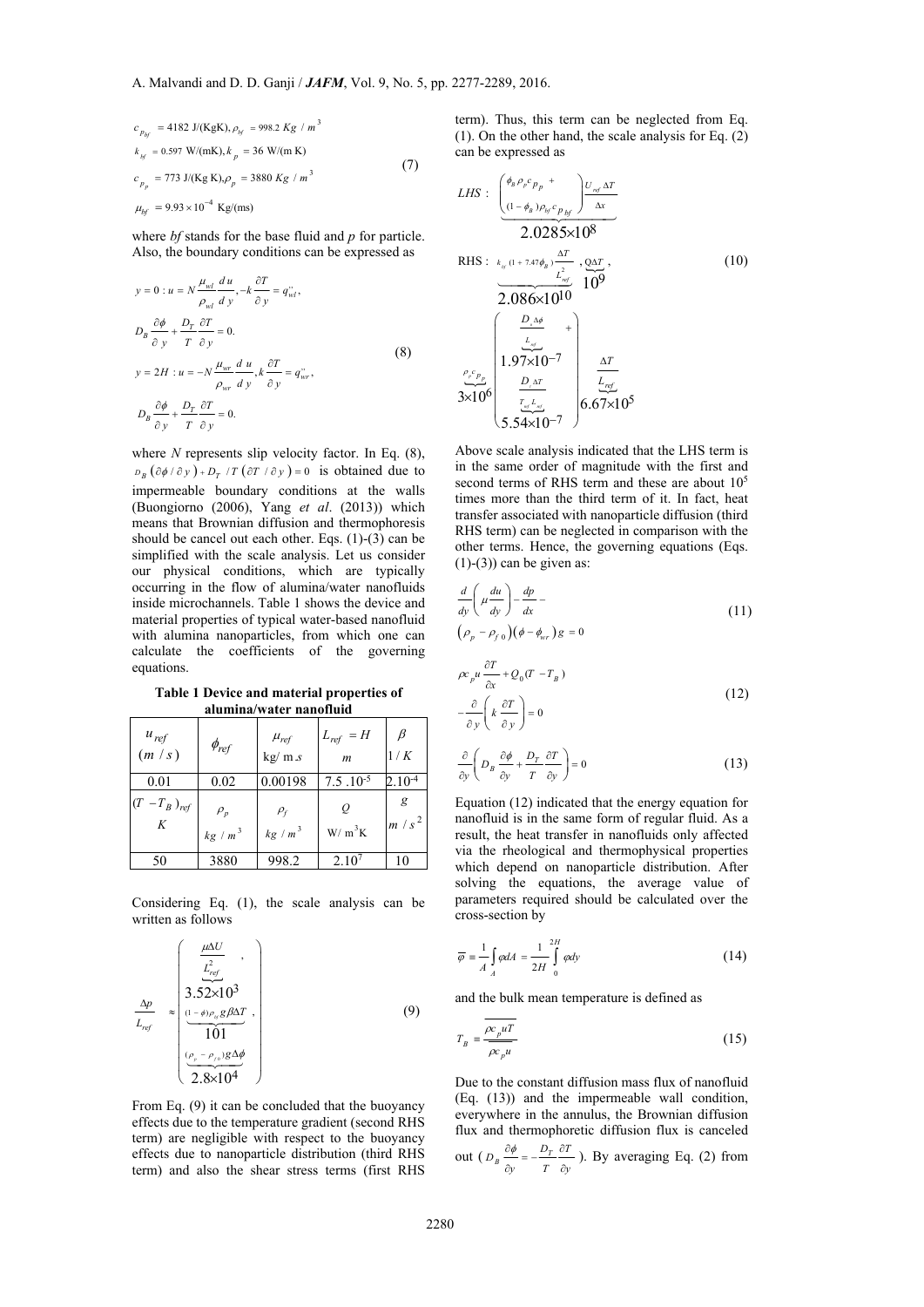$y = 0$  to 2*H* and according to the thermally fully developed condition for the uniform wall heat flux  $(dT / dx = dT_B / dx)$  and introducing the following non-dimensional parametrs:

$$
\eta = \frac{y}{2H}, \quad u^* = \frac{u}{\frac{H^2}{\mu_{wr}}} \left( -\frac{dp}{dx} \right),
$$
\n
$$
T^* = \frac{T - T_B}{q_{wr}^* H / k_{wr}}, \quad y = \frac{q_{wr}^* H}{k_{wr} T_B}
$$
\n
$$
N_{BT} = \frac{D_{B_B} k_{wr} T_B \phi_B}{D_{T_B} H q_{wr}^*}, \quad \sigma = \frac{Q_0 H^2}{k_{bf}},
$$
\n
$$
Nr = \frac{g \left( \rho_f - \rho_{f0} \right)}{\left( -\frac{dp}{dx} \right)}, \quad \varepsilon = \frac{q_{wr}^*}{q_{wr}^*}
$$

Eqs. (11)-(13) can be reduced as

$$
\frac{d^2 u^*}{d\eta^2} = -\frac{1}{\mu} \frac{d\mu}{d\phi} \frac{d\phi}{d\eta} \frac{du^*}{d\eta}
$$
\n
$$
-\frac{4\mu_{wr}}{\mu} \left(1 - Nr(\phi - \phi_{vr})\right)
$$
\n
$$
\frac{d^2 T^*}{d\eta^2} =
$$
\n(16)

$$
\begin{bmatrix} k_{wr} \left( \frac{2(1+\varepsilon) + \cdots}{4\sigma} T^* \right) \frac{\rho c u^*}{\rho c u^*} \\ \frac{4\sigma}{1 + 7.47 \phi_{wr}} T^* - \frac{1}{\mu c u^*} \frac{dk}{\phi} \frac{d \phi}{d \eta} \frac{d T^*}{d \eta} \end{bmatrix}
$$
(17)

$$
\frac{\partial \phi}{\partial \eta} = -\frac{\phi}{N_{BT}(1 + \gamma T^*)^2} \frac{\partial T^*}{\partial \eta}
$$
 (18)

with the boundary conditions

$$
\eta = 0:
$$
\n
$$
u^* = \lambda \frac{1 + 39.11 \phi_{vel} + 533.9 \phi_{vel}^2}{\phi_{vel} \rho_p / \rho_{bf} + (1 - \phi_{vel})} \frac{du^*}{d\eta},
$$
\n
$$
\frac{\partial T^*}{\partial \eta} = -2\varepsilon \frac{k_{wr}}{k_{vel}}.
$$
\n
$$
\eta = 1:
$$
\n
$$
u^* = -\lambda \frac{1 + 39.11 \phi_{wr} + 533.9 \phi_{wr}^2}{\phi_{wr} \rho_p / \rho_{bf} + (1 - \phi_{wr})} \frac{du^*}{d\eta},
$$
\n
$$
a \frac{\partial T^*}{\partial \eta} = 2, \quad \phi = \phi_{wr}.
$$
\n(19)

where the slip parameter  $\lambda$ , the bulk mean dimensionless temperature  $T_B^*$  and the bulk mean nanoparticle volume fraction  $\phi_B$  can be obtained

$$
\phi_B = \frac{\overline{u^* \phi}}{\overline{u^*}}, \ \lambda = N \frac{\mu_{bf}}{2H \rho_{bf}} \tag{20}
$$

The Nusselt number at the left wall is defined as.

$$
Nu_{wl} = \frac{h_{wl}D_h}{k_{wl}} = \frac{4\varepsilon}{T_{wl}^*} \frac{k_{wr}}{k_{wl}}
$$
 (21)

and, at the right wall

$$
Nu_{wr} = \frac{h_{wr}D_h}{k_{wr}} = \frac{4}{T_{wr}^*}
$$
 (22)

The Nusselt number based on the thermal conductivity of base fluid can be defined as the nondimensional heat transfer coefficient by

$$
\frac{hD_h}{k_{bf}} = Nu\frac{k}{k_{bf}} = Nu\left(1 + 7.47\phi\right)
$$
\n(23)

So, the total heat transfer coefficient enhancement and pressure drop may be evaluated as

$$
\frac{h_{tot}}{h_{tot~(bf)}} = \frac{Nu_{wl} + Nu_{wr}}{(Nu_{wl} + Nu_{wr})_{bf}} (1 + 7.47\phi)
$$
\n(22)

$$
N_{dp} = \frac{-\frac{dp}{dx}}{\mu_{bf} \frac{u_B}{\left(4H\right)^2}} = \frac{16\rho_B}{\rho u^*(\mu_{bf}/\mu_{wr})}
$$
(23)

# **3. NUMERICAL MODEL AND ACCURACY**

The Eqs.  $(17)-(19)$  are solved in conjuction with the boundary conditions of Eq. (20) by means of the Runge-Kutta-Fehlberg scheme. A Fortran code has been used to find the numerical solution of the present boundary value problem (BVP), the accuracy of which is shown elsewhere Malvandi *et al*. (2013),Malvandi *et al*. (2014) . Convergence criterion is considered to be 10-6 for relative errors of the velocity, temperature, and nanoparticle volume fraction. The numerical procedure involves a reciprocal algorithm in which  $\phi_w$ ,  $\rho c_p u^*$ , and  $T^*$  are used to calculate the value of  $\phi_B$ ,  $\rho c_p u^*$ , and  $\overline{T}^*$ . The process is repeated until a prescribed value of  $\phi_B$  reached, and the relative error between the assumed values of  $\rho c_{\nu} u^*$  and  $T^*$  with the

calculated ones after solving Eqs. (17)-(19) is lower than  $10^{-6}$ . In view of helping others to regenerate their own results and provide possible future references, the numerical algorithm is shown graphically in Fig. 2.

To check the accuracy of the numerical code, the results obtained for a horizontal parallel-plate channel with  $Nr = \lambda = \sigma = 0$ , and  $\epsilon = 1$  are compared to the reported results of Yang *et al*. (2013) in Table 2. Obviously, the results are in a desirable agreement. It must be mentioned that all the numeric results obtained here are carried out using the integration step  $d\eta = 10^{-6}$ .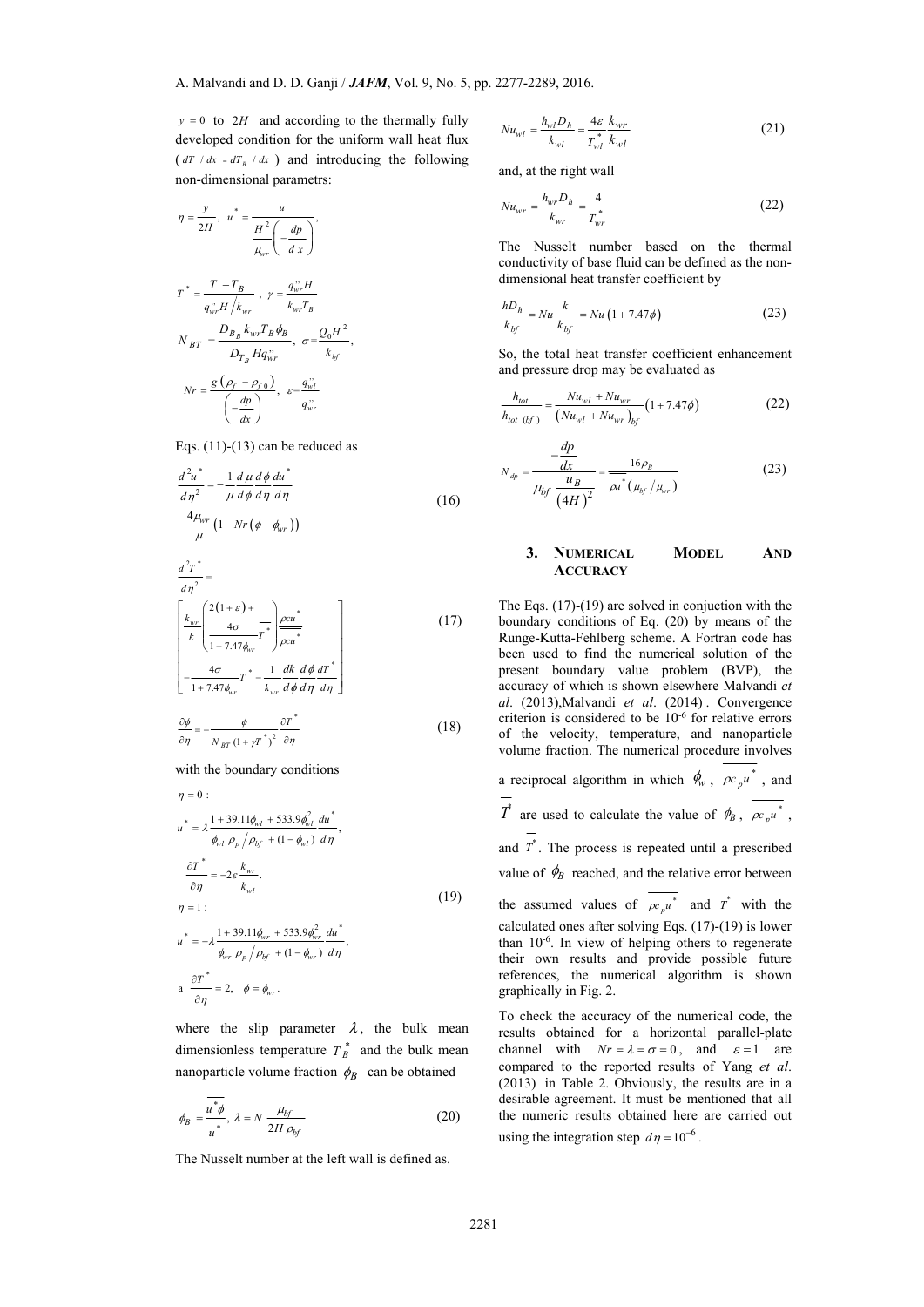

**Fig. 2. Algorithm of the numerical method.**

**Table 2 Comparison of numerical results with the ones reported by Yang** *et al***. (2013) when** 

| $Nr = \sigma = \lambda = 0, \varepsilon = 1$ . |                |                       |          |              |          |  |  |  |
|------------------------------------------------|----------------|-----------------------|----------|--------------|----------|--|--|--|
| $\phi_B$                                       | $N\>_{B\,T}$   | Yang et al.<br>(2013) |          | Present work |          |  |  |  |
|                                                |                | Nu                    | $N_{dp}$ | Nu           | $N_{dp}$ |  |  |  |
| 0.0<br>2                                       | 0.2            | 7.9486                | 30.975   | 7.95         | 30.776   |  |  |  |
|                                                | 0.5            | 8.1393                | 37.925   | 8.141        | 37.47    |  |  |  |
|                                                | 1              | 8.1890                | 42.098   | 8.192        | 41.742   |  |  |  |
|                                                | $\overline{2}$ | 8.2139                | 44.732   | 8.210        | 44.558   |  |  |  |
|                                                | 5              | 8.2346                | 46.488   | 8.225        | 46.532   |  |  |  |
|                                                |                |                       |          |              |          |  |  |  |
| 0.0<br>6                                       | 0.2            | 7.534                 | 18.854   | 7.540        | 18.627   |  |  |  |
|                                                | 0.5            | 7.9361                | 29.667   | 7.923        | 29.498   |  |  |  |
|                                                | 1              | 8.0771                | 36.784   | 7.961        | 36.590   |  |  |  |
|                                                | $\mathfrak{D}$ | 8.1476                | 41.589   | 8.016        | 41.521   |  |  |  |

#### **4. RESULTS AND DISCUSSION**

Migration of nanoparticles, the viscosity and thermal conductivity distributions are determined by the mutual effects of the Brownian diffusion and the thermophoresis. Here, these effects are considered by means of *N BT* , which is the ratio of Brownian diffusion to the thermoporesis. With  $d_p \approx 20$ nm and  $\phi_B \approx 0.1$ , the ratio of Brownian motion to thermophoretic forces  $N_{BT}$ ~1/dp can be changed over a wide range of 0.2 to 10 for alumina/water nanofluid. In addition,  $\gamma \approx \frac{I_w - I_B}{I_w}$ *w*  $T_{\rm w}$   $-1$  $\gamma \cong \frac{T_w - T_w}{T_w}$ 

may change from 0 to 0.2, however, its effects on the solution is insignificant (see Refs. Yang *et al*.  $(2013)$ , Yang *et al.*  $(2013)$ ; so the results has been carried for  $\gamma \approx 0.1$ .

Figs. **3-6** show the effects of  $\varepsilon$ ,  $\sigma$ ,  $\lambda$ , and *Nr*, respectively, on the velocity  $(u/u)$ , temperature  $(T^*)$ , and nanoparticle volume fraction  $(\phi/\phi_B)$ profiles. The left wall is placed in  $\eta = 0$ , whereas  $\eta = 1$  corresponds to the right wall.

Regarding Fig. 3, for  $\varepsilon < 1$  the nanoparticle accumulation region is formed near the left wall, having a lower heat flux. Increasing  $\varepsilon$  shifts the peak of the nanoparticle volume fraction toward the middle of the channel such that for  $\varepsilon = 1$  (thermal symmetry at the walls), the nanoparticle distribution becomes symmetric and nanoparticle accumulated region formed in the middle of the microchannel. Further, an increase in  $\varepsilon$  leads the peak of the nanoparticle concentration to move toward the right wall. This is due to the fact that the thermophoresis, which is related to the temperature gradient, is the mechanism of the nanoparticle migration. Any change in  $\mathcal E$  leads the temperature gradient at the walls to change, so changes the thermophoresis. For  $\epsilon$  < 1, the temperature gradient at the right wall is more than that at the left wall; so the nanoparticle migration from the right wall is greater, leading the nanoparticle accumulated region moves toward the left wall. This phenomena continues until  $\varepsilon = 0$ , in which there is no temperature gradient at the left wall; so a nanoparticle accumulation region formed on the left wall. The effects of  $\varepsilon$  on nanoparticles concentration have considerable influence on the velocity and temperature profiles. Obviously, the velocity and temperature profiles are symmetric for  $\epsilon = 1$ , in which the nanoaprticle volume fraction is symmetric. For  $\varepsilon < 1$  the regular symmetry in the velocity profile disappears and the peak of the velocity profile shifts toward the right wall (the lower viscosity region), as  $\mathcal E$  decreases. However, the dip point of the temperature profile increases and moves toward the left wall in which the nanoparticles accumulated (the higher thermal conductivity region). In fact, the velocity profile has a tendency to shift toward the nanoparticle depleted region, however, for the temperature profile it is the opposite.

The effects of  $\sigma$  is shown in Fig. 4. When there is a heat absorption ( $\sigma$ <0), more energy will be absorbed by the fluid; so the dip of the temperature profile decreases. In fact, the temperature profile becomes to be more uniform for the negative values of  $\sigma$ . This leads to an increase and a decrease in the temperature gradients at the left and right walls, respectively. Increasing the temperature gradient at the left wall enhances the nanoparticle migration there, whereas a drop in the temperature gradient at the right wall reduces the nanoparticle migration.<br>Accordingly, the peak of the nanoparticle the peak of the nanoparticle concentration decreases and nanoparticle distribution becomes more uniform; so, the velocity profile moves back toward the central region. In contrast, heat generation ( $\sigma > 0$ ) increases the temperature gradients at the right wall and increases the nanoparticle migration there, whereas for the left wall it is the opposite. This is the reason that in the presence of heat generation, the velocity profiles moves toward the right wall.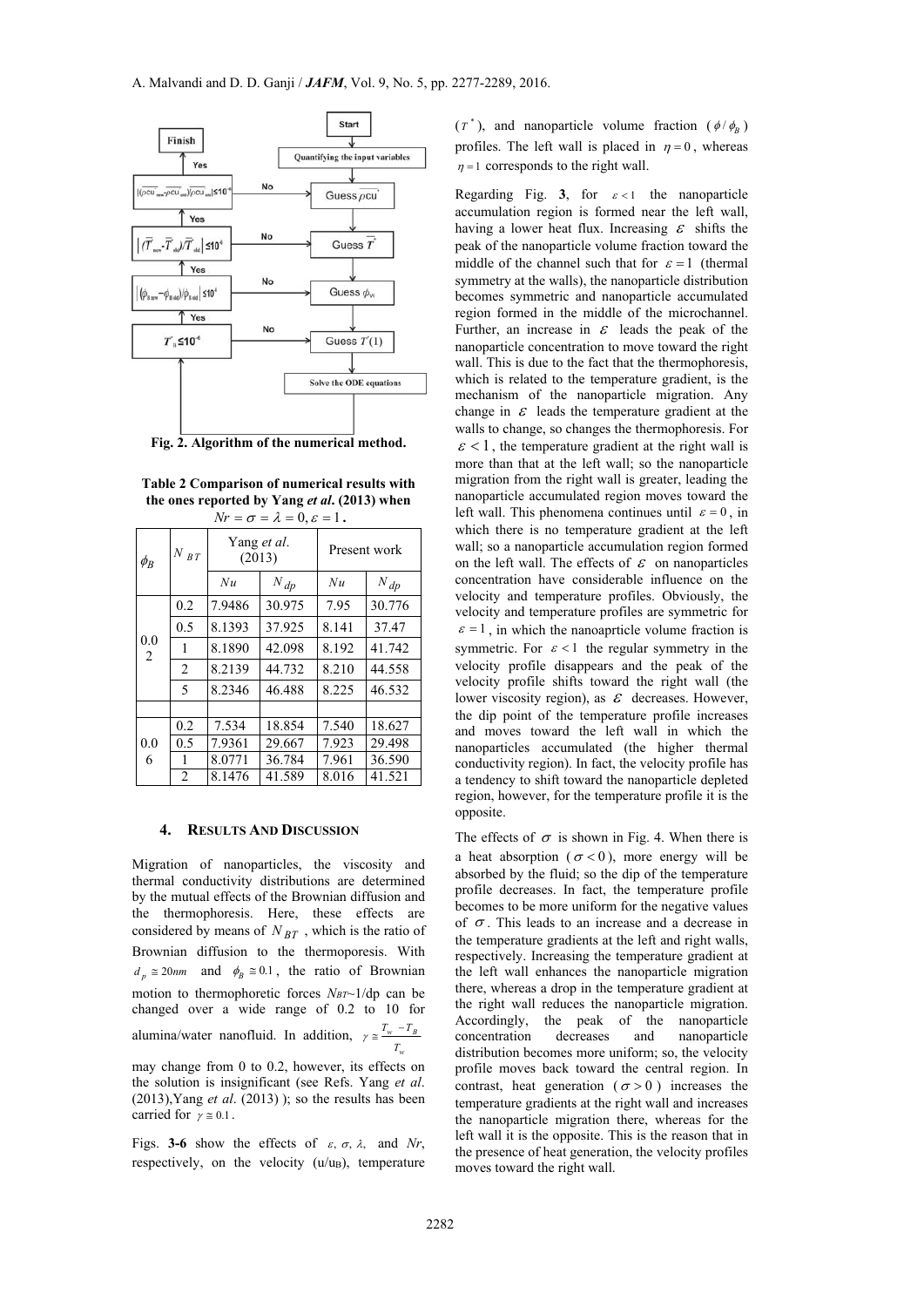







**(b) temperature**  $(T^*)$ **, and <b>(c) nanoparticle distribution (** $\phi$  /  $\phi_B$ ) profiles when  $Nr = 30$ ,  $N_{BT} = 0.3$ ,  $\varepsilon = 0.5$ ,  $\phi_B = 0.02$  and  $\lambda = 0.01$ .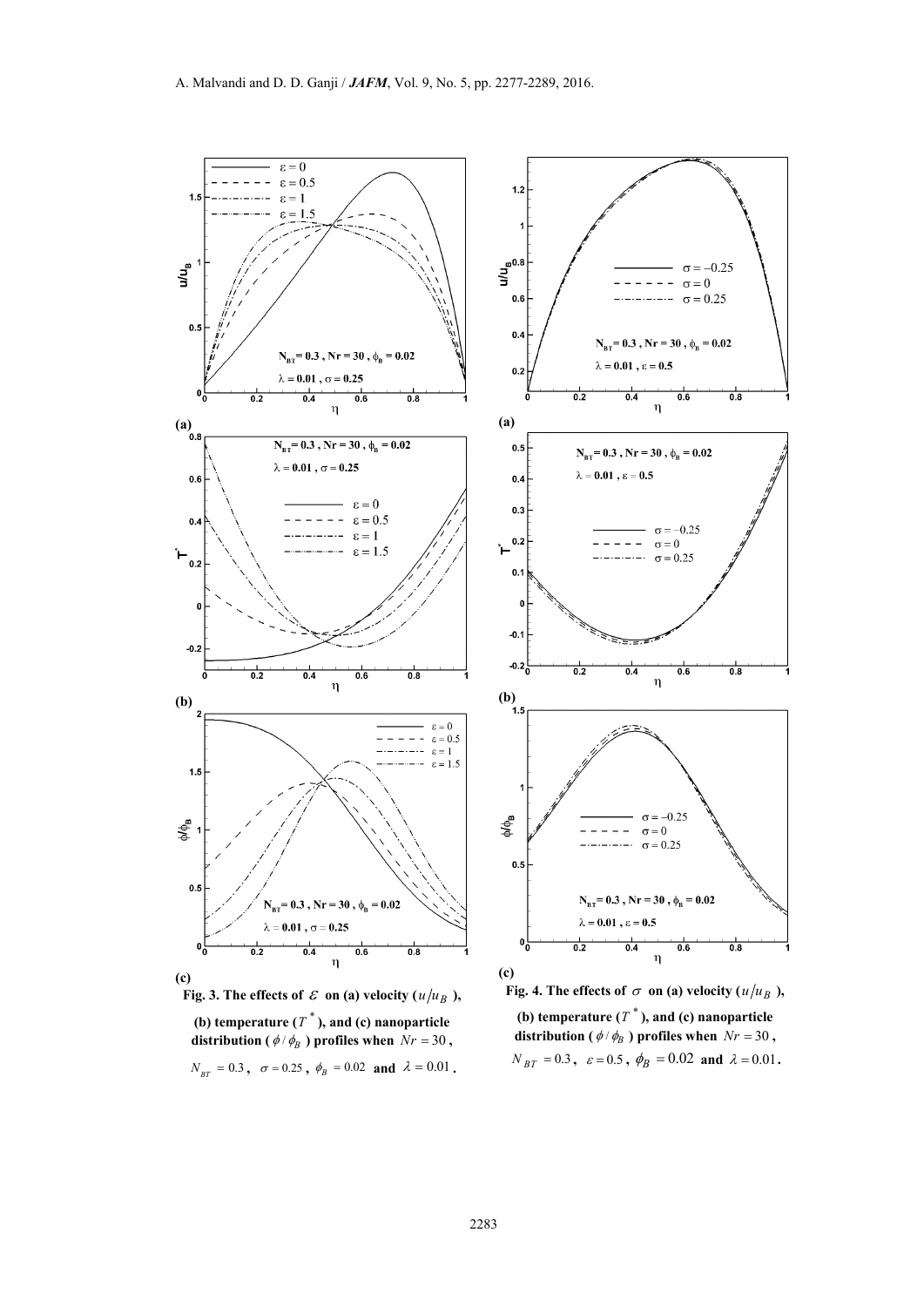

 $N_{BT} = 0.3$ ,  $\varepsilon = 0.5$ ,  $\phi_B = 0.02$  and  $\sigma = 0.25$ .

The effects of the slip parameter is shown in Fig. **5**. It is obvious that the slip parameter  $\lambda$  signifies the amount of slip velocity at the surface. Increasing λ leads to a rise in the slip velocity closer to the walls and because of the constant mass flow rate in the channel, the velocity in the core region reduces. In other words, the momentum in the core region shifts toward the walls and leads to a more uniform velocity profile, as  $\lambda$  increases. The momentum

enrichments near the walls increase the heat removal ability of the flow and reduces the walls' temperature and its gradient. As a result, the nanoparticle migration from the heated walls reduces.



**(c)** 

**Fig. 6. The effects of** *Nr* on (a) velocity ( $u/u_B$ ), **(b) temperature (T\*), and (c) nanoparticle distribution (** $\phi$  /  $\phi$ <sub>*R*</sub> **)** profiles when  $\lambda = 0.01$ ,  $N_{BT} = 0.3$ ,  $\varepsilon = 0.5$ ,  $\phi_B = 0.02$  **and**  $\sigma = 0.25$ .

Finally, an examination of Fig. **6** reveals a gradual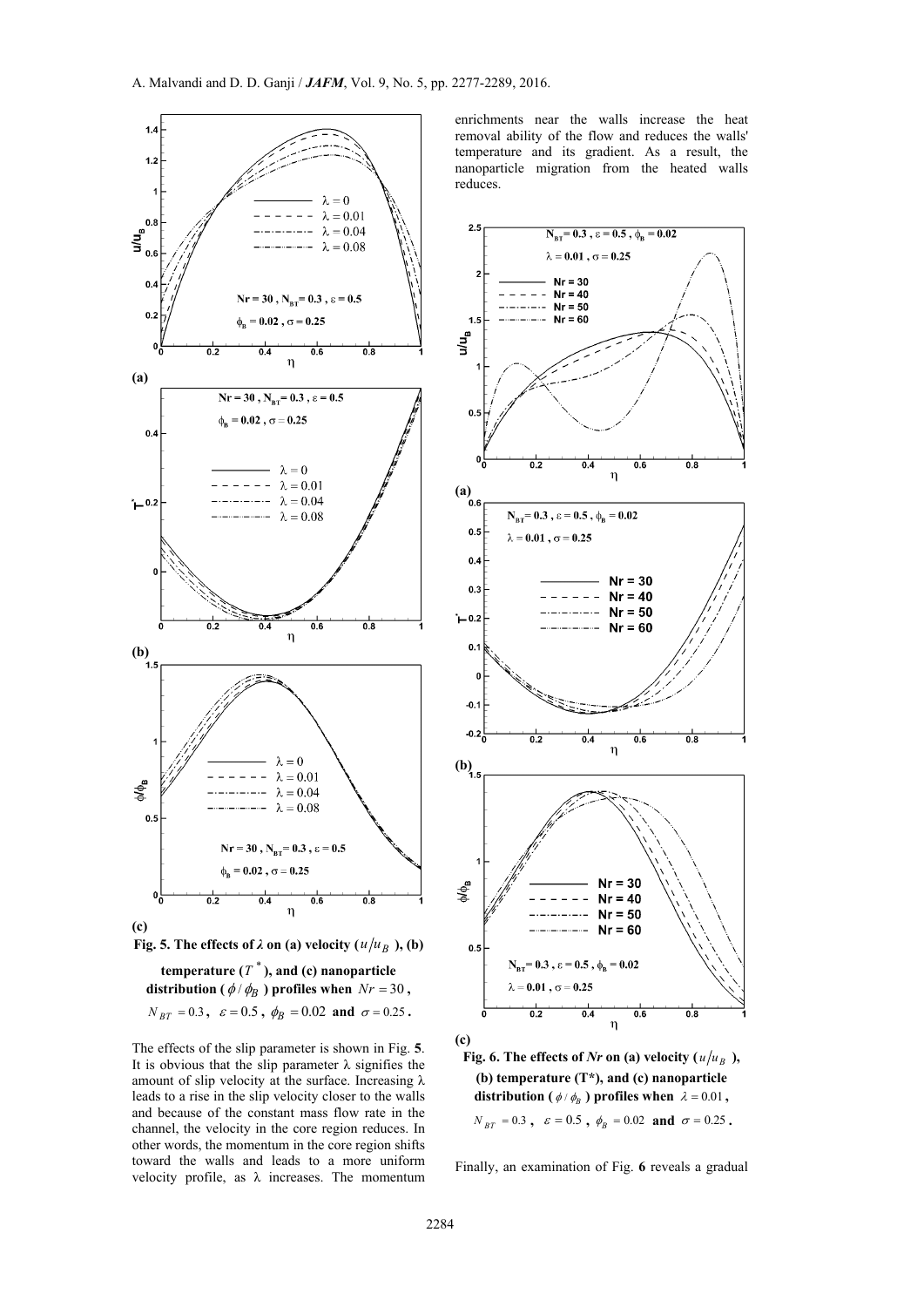increase of the velocities of the fluid closed to the walls (the low viscosity region), followed by a decrease in the core region, as *Nr* increases. In fact, all of the incoming fluid is forced to move slowly close to the walls. Obviously, the momentum enrichments near the right wall (which has the lowest viscosity) are greater and reduce the temperature significantly. In addition, increasing *Nr* shifts the peak of the nanoparticle volume fraction toward the right wall and reduces the intensity of the nanoparticle depletion there.





Figs. **7** to **10** show the effects of the parameters  $\varepsilon$ ,  $\sigma$ ,  $\lambda$ , and *Nr* respectively, on (a) the heat transfer ratio, and (b) the pressure drop ratio. Regarding the figures, the pressure drop ratio has a decreasing trend with increasing  $N_{BT}$ . Routinely,  $N_{BT}$  is<br>higher for smaller nanoparticles higher for smaller nanoparticles  $(N_{BT} \sim D_B \sim 1/d_p)$ ; so using smaller nanoparticle reduces the increment of the pressure drop.



**Fig. 8. The effects of σ on the heat transfer coefficient ratio (a), and the pressure drop ratio (b)** when  $\varepsilon = 0.5$ ,  $Nr = 30$ ,  $\phi_R = 0.02$  and  $\lambda = 0.01$ .

From Fig. **7**, it is obvious that the heat flux ratio ε has significant effects on the heat transfer enhancement. Also, the variations of heat transfer enhancement with  $N_{BT}$  is considerably affected by ε. It can be seen that for the symmetric thermal boundary condition  $\varepsilon=1$ , heat transfer enhances about 20% from all the values of  $N_{BT}$  which varies from 0.2 to 10. Employing asymmetric heat flux at the surfaces, reduces the heat transfer enhancement for the lower values of  $N_{BT}$ . However, for the higher values of  $N_{BT}$ , the heat transfer rate slighty increases. This is because with decreasing ε, the momentum enriches at the right wall and increases the advantage of the nanoparticle inclusion there (see Fig. 3a), however, the impoverishment of the local velocities at the left wall decreases the heat trasnfer rate. This phenomena is considerable for the lower values of  $N_{BT}$  where the nanoparticle migration is significant.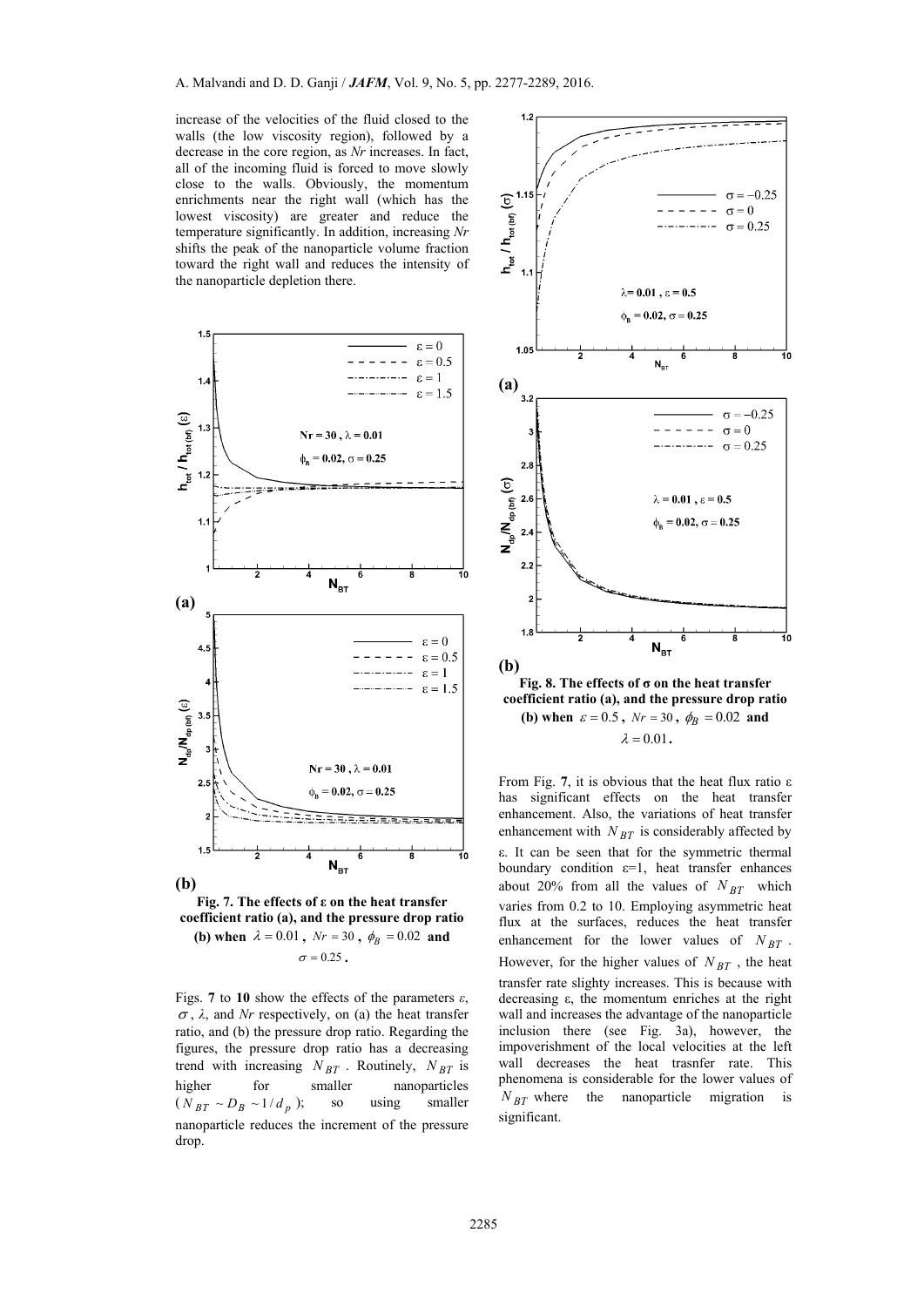



In addition, increasing the thermal conductivity at the left wall (nanoparticle accumulated region) enhances the heat transfer rate there, whereas for the right wall it is the opposite. In each wall thus there are two mechanisms that act against each other and the net result of these phenomena determines the overall heat transfer ratio. The reduction in the heat transfer enhancement for  $\varepsilon < 1$ at lower values of  $N_{BT}$ , indicates that the decreasing rate of the heat transfer rate at the left wall is dominant, whereas for the larger values of  $N_{BT}$  it is the opposite. But, for  $\varepsilon = 0$ , where the left wall is adiabatic, there is no reduction in the heat transfer rate at the left wall; so, the heat transfer enhanement follows the enhancement at the right wall. In this case, for the lower values of  $N_{BT}$ , the momentum enrichment at the right wall leads to maximum about 45% enhancement in heat transfer rate; but for the higher values of  $N_{BT}$ , the reduction in the thermal conductivity leads to a lower enhancement of heat transfer rate with respect of the other cases. Thus, it can be concluded that one sided heating (one of the walls kept adiabatic) leading to the best heat transfer enhancement for

larger nanoparticles (the lower values of  $N_{BT}$ ). However, for the smaller nanoparticles, where there is no significant migration of nanoparticle, one sided heating has not considerable influence on the heat transfer and the pressure drop ratios.



**Fig. 10. The effects of** *Nr* **on the heat transfer coefficient ratio (a), and the pressure drop ratio (b)** when  $\lambda = 0.01$ ,  $\varepsilon = 0.5$ ,  $\phi_B = 0.02$  and

 $\sigma = 0.25$ .

Fig. **8** shows that the heat transfer rate increases in the presence of heat absorption ( $\sigma$ <0), while it decreases in the case of heat generation. In addition, there is no significant change in the pressure drop ratio; so, the performance of the system is increased in the presence of heat absorption. Regarding Fig. **9**, the heat transfer ratio is increased with increasing the slip parameter  $\lambda$ , however, an inverse trend can be observed for the pressure drop ratio. Decreasing the pressure drop  $(N_{dp})$  is a useful attribute, particularly in microchannels where the head loss extremely pronounced, since it allows a significant reduction in the pumping power required to drive the nanofluid flow. Accordingly, the slip velocity is a positive phenomena in the current heat transfer system since it allows the heat transfer enhancement followed by a reduction in the pressure drop.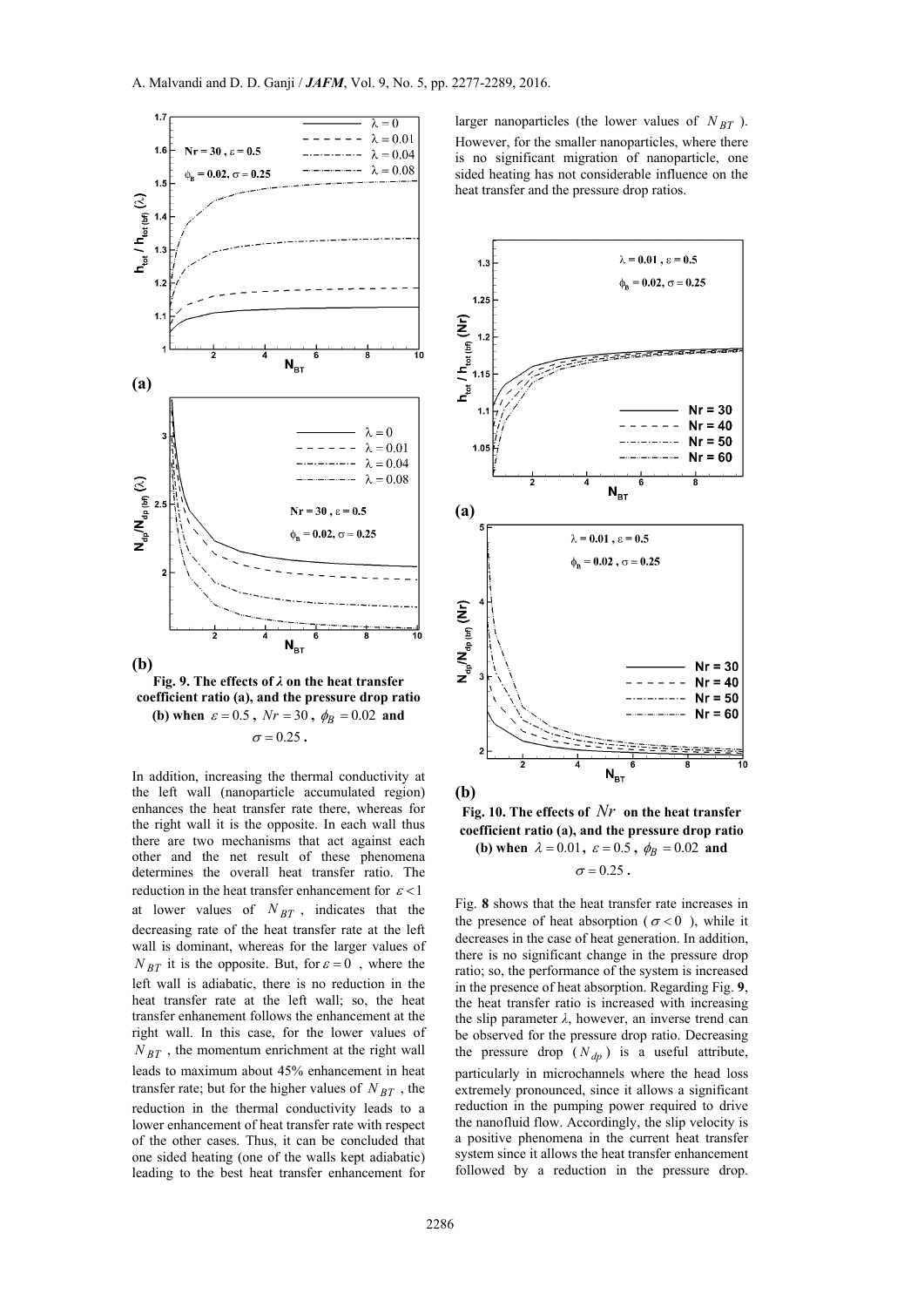Finally, Fig. **10** indicates that the mixed convection due to the non-uniform nanoparticle distribution has a negative effect on the performance of the system; because increasing *Nr* leads to a rise in the pressure drop ratio and reduces the heat transfer enhancement. This effect significantly depends on the nanoparticle size  $(N_{BT})$ ; using smaller nanoaprticles prevents the reduction of the performance of the system which originates from the mixed convection effects.

## **5. CONCLUSION**

Fully developed mixed convective heat transfer of alumina/water nanofluid inside a vertical microchannel in the presence of heat source/sink with asymmetric wall heating has been investigated theoretically. Walls are subjected to different heat

fluxes;  $q_{wl}^{\prime\prime}$  for the left wall and  $q_{wr}^{\prime\prime}$  for the right

wall. The modified two-component heterogeneous model is employed for the nanofluid in the hypothesis that the Brownian motion and the thermophoresis are the only significant bases of nanoparticle migration. The basic partial differential equations including continuity, momentum, energy, and nanoparticle volume fraction equations have been reduced to two-point ordinary boundary value differential equations before they are solved numerically. The major findings of this paper can be expressed as:

 Because of the thermophoresis, the nanoparticles migrate from the heated walls (making a depleted region) and accumulated at central regions of the channel, more likely to accumulate near the wall with the lower heat flux. As a result, an in-homogeneous distribution of nanoparticles developed which leads to a nonuniform distribution of the viscosity and thermal conductivity of nanofluids.

• For  $\varepsilon = \frac{q_{lw}^{n}}{q_{rw}^{n}} < 1$ *q*  $\varepsilon = \frac{q_{Iw}}{q_{Iw}} < 1$ , a regular symmetry in the

velocity profile disappears and the peak of the velocity profiles shifts toward the right wall, where the nanoparticle depleted region is located (lower viscosity). However, the dip point of the temperature profile moves toward the left wall in which the nanoparticles accumulated (higher thermal conductivity). In fact, the velocity profile has a tendency to shift toward the nanoparticle depleted region, however, for the temperature profile it is the opposite.

 Asymmetric heating at the walls, prevents the enrichment of the velocities at the walls, reducing the heat transfer enhancement with respect to the symmetric heating. However, one sided heating (one wall is kept adiabatic) intensifies the heat transfer enhancement.

 Increasing the mixed convective parameter *Nr* reduces the heat transfer rate, which is more pronounced for larger nanoparticles.

 The heat transfer rate enhances in the presence of heat absorption, while it decreases in the case of heat generation. In addition, there is no significant change in the pressure drop ratio; so, the performance of the system is increased in the presence of heat absorption.

• The slip parameter  $\lambda$  has an important role in the heat transfer enhancement of the microchannels. The heat transfer rate has an increasing trend with  $\lambda$ and due to the smoother velocity gradients at the channel's walls, the pressure drop *Ndp* has a decreasing trend. In essence, slip velocity at the walls enhances the performance of heat transfer systems.

### **REFERENCES**

- Ashorynejad, H. R., A. A. Mohamad and M. Sheikholeslami (2013). Magnetic field effects on natural convection flow of a nanofluid in a horizontal cylindrical annulus using Lattice Boltzmann method. *International Journal of Thermal Sciences* 64(0), 240-250.
- Buongiorno, J. (2006). Convective Transport in Nanofluids. *Journal of Heat Transfer* 128(3), 240-250.
- Cheng, C. H., H. S. Kou and W. H. Huang (1990). Flow reversal and heat transfer of fully developed mixed convection in vertical channels. *Journal of Thermophysics and Heat Transfer* 4(3), 375-383.
- Choi, S. U. S. (1995). Enhancing thermal conductivity of fluids with nanoparticles. *in Developments and Applications of Non-Newtonian Flows, D. A. Siginer and H. P. Wang, Eds., ASME* 66, 99-105.
- Ganji, D. D. and A. Malvandi (2014). Natural convection of nanofluids inside a vertical enclosure in the presence of a uniform magnetic field. *Powder Technology* 263(0), 50- 57.
- Hedayati, F., A. Malvandi, M. H. Kaffash and D. D. Ganii (2015). Fully developed forced convection of alumina/water nanofluid inside microchannels with asymmetric heating. *Powder Technology* 269, 520-531.
- Hedayati, F. and G. Domairry (2015). Effects of nanoparticle migration and asymmetric heating on mixed convection of TiO2–H2O nanofluid inside a vertical microchannel. *Powder Technology* 272, 250-259.
- Hwang, K. S., S. P. Jang and S. U. S. Choi (2009). Flow and convective heat transfer characteristics of water-based Al2O3 nanofluids in fully developed laminar flow regime. *International Journal of Heat and Mass Transfer* 52(1–2), 193-199.
- Koo, J. and C. Kleinstreuer (2005). Laminar nanofluid flow in microheat-sinks. *International Journal of Heat and Mass Transfer* 48(13), 2652-2661.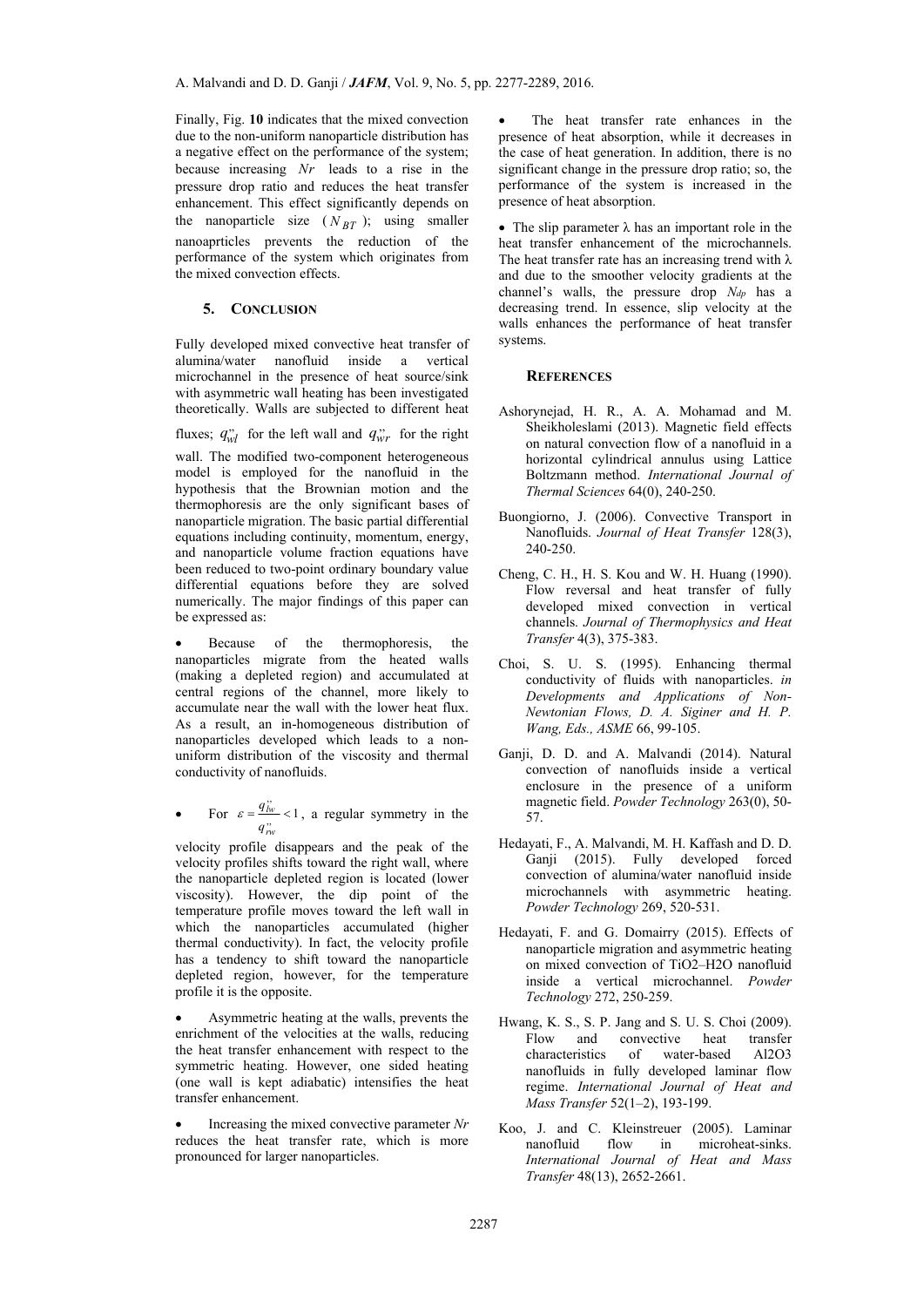- Kuznetsov, A. V. and D. A. Nield (2010). Natural convective boundary-layer flow of a nanofluid past a vertical plate. *International Journal of Thermal Sciences* 49(2), 243-247.
- Mahmoodi, M. and S. M. Hashemi (2012). Numerical study of natural convection of a nanofluid in C-shaped enclosures. *International Journal of Thermal Sciences* 55(0), 76-89.
- Malvandi, A. and D. D. Ganji (2014). Brownian motion and thermophoresis effects on slip flow of alumina/water nanofluid inside a circular microchannel in the presence of a magnetic field. *International Journal of Thermal Sciences* 84, 196-206.
- Malvandi, A. and D. D. Ganji (2014). Effects of nanoparticle migration on force convection of alumina/water nanofluid in a cooled parallelplate channel. *Advanced Powder Technology*  $25(4)$ , 1369-1375.
- Malvandi, A. and D. D. Ganji (2014). Magnetic field effect on nanoparticles migration and heat transfer of water/alumina nanofluid in a channel. *Journal of Magnetism and Magnetic Materials* 362(0), 172-179.
- Malvandi, A. and D. D. Ganji (2014). Mixed convective heat transfer of water/alumina nanofluid inside a vertical microchannel. *Powder Technology* 263(0), 37-44.
- Malvandi, A. and D. D. Ganji (2015). Effects of nanoparticle migration and asymmetric heating on magnetohydrodynamic forced convection of alumina/water nanofluid in microchannels. *European Journal of Mechanics - B/Fluids* 52, 169-184
- Malvandi, A. and D. D. Ganji (2015). Effects of nanoparticle migration on hydromagnetic mixed convection of alumina/water nanofluid in vertical channels with asymmetric heating. *Physica E: Low-dimensional Systems and Nanostructures* 66, 181-196
- Malvandi, A. and D. D. Ganji (2015). Magnetic field and slip effects on free convection inside a vertical enclosure filled with alumina/water nanofluid. *Chemical Engineering Research and Design* 94, 355-364
- Malvandi, A., F. Hedayati and D. D. Ganji (2013). Thermodynamic optimization of fluid flow over an isothermal moving plate. *Alexandria Engineering Journal* 52(3), 277-283.
- Malvandi, A., F. Hedayati and D. D. Ganji (2014). Slip effects on unsteady stagnation point flow of a nanofluid over a stretching sheet. *Powder Technology* 253, 377-384.
- Malvandi, A., F. Hedayati, D. Ganji and Y. Rostamiyan (2014). Unsteady boundary layer flow of nanofluid past a permeable stretching/shrinking sheet with convective heat transfer. *Proceedings of the Institution of Mechanical Engineers, Part C: Journal of*

*Mechanical Engineering Science* 228(7), 1175- 1184.

- Malvandi, A., M. H. Kaffash and D. D. Ganji (2015). Nanoparticles migration effects on magnetohydrodynamic (MHD) laminar mixed convection of alumina/water nanofluid inside microchannels. *Journal of the Taiwan Institute of Chemical Engineers* 52, 40-56.
- Malvandi, A., M. R. Safaei, M. H. Kaffash and D. D. Ganji (2015). MHD mixed convection in a vertical annulus filled with Al2O3–water nanofluid considering nanoparticle migration. *Journal of Magnetism and Magnetic Materials* 382, 296-306.
- Malvandi, A., S. A. Moshizi and D. D. Ganji (2014). Effect of magnetic fields on heat convection inside a concentric annulus filled with Al2O3–water nanofluid. *Advanced Powder Technology* 25(6), 1817-1824.
- Malvandi, A., S. A. Moshizi, E. G. Soltani and D. D. Ganji (2014). Modified Buongiorno's model for fully developed mixed convection flow of nanofluids in a vertical annular pipe. *Computers and Fluids* 89(0), 124-132.
- Masuda, H., A. Ebata, K. Teramae and N. Hishinuma (1993). Alteration of thermalconductivity and viscosity of liquid by dispersing ultra-fine particles. *Netsu Bussei* 7(4).
- Maxwell, J. C. (1873). A Treatise on Electricity and Magnetism. Oxford, Uk, Clarendon press
- Moshizi, S. A., A. Malvandi, D. D. Ganji and I. Pop (2014). A two-phase theoretical study of Al2O3–water nanofluid flow inside a concentric pipe with heat generation/ absorption. *International Journal of Thermal Sciences* 84(0), 347-357.
- Nobari, M. R. H. and A. Malvandi (2013). Torsion and curvature effects on fluid flow in a helical annulus. *International Journal of Non-Linear Mechanics* 57(0), 90-101.
- Pak, B. C. and Y. I. Cho (1998). hydrodynamic and heat transfer study of dispersed fluids with submicron metallic oxide particles. *Experimental Heat Transfer* 11(2), 151-170.
- Rashidi, M. M., E. Momoniat, M. Ferdows and A. Basiriparsa (2014). Lie Group Solution for Free Convective Flow of a Nanofluid Past a Chemically Reacting Horizontal Plate in a Porous Media. *Mathematical Problems in Engineering* 21.
- Rashidi, M. M., N. Freidoonimehr, A. Hosseini, O. A. Bég and T. K. Hung (2014). Homotopy simulation of nanofluid dynamics from a nonlinearly stretching isothermal permeable sheet with transpiration. *Meccanica* 49, 2, 469-482
- Shamshirband, S., A. Malvandi, A. Karimipour, M. Goodarzi, M. Afrand, D. Petković, M. Dahari and N. Mahmoodian (2015). Performance investigation of micro- and nano-sized particle